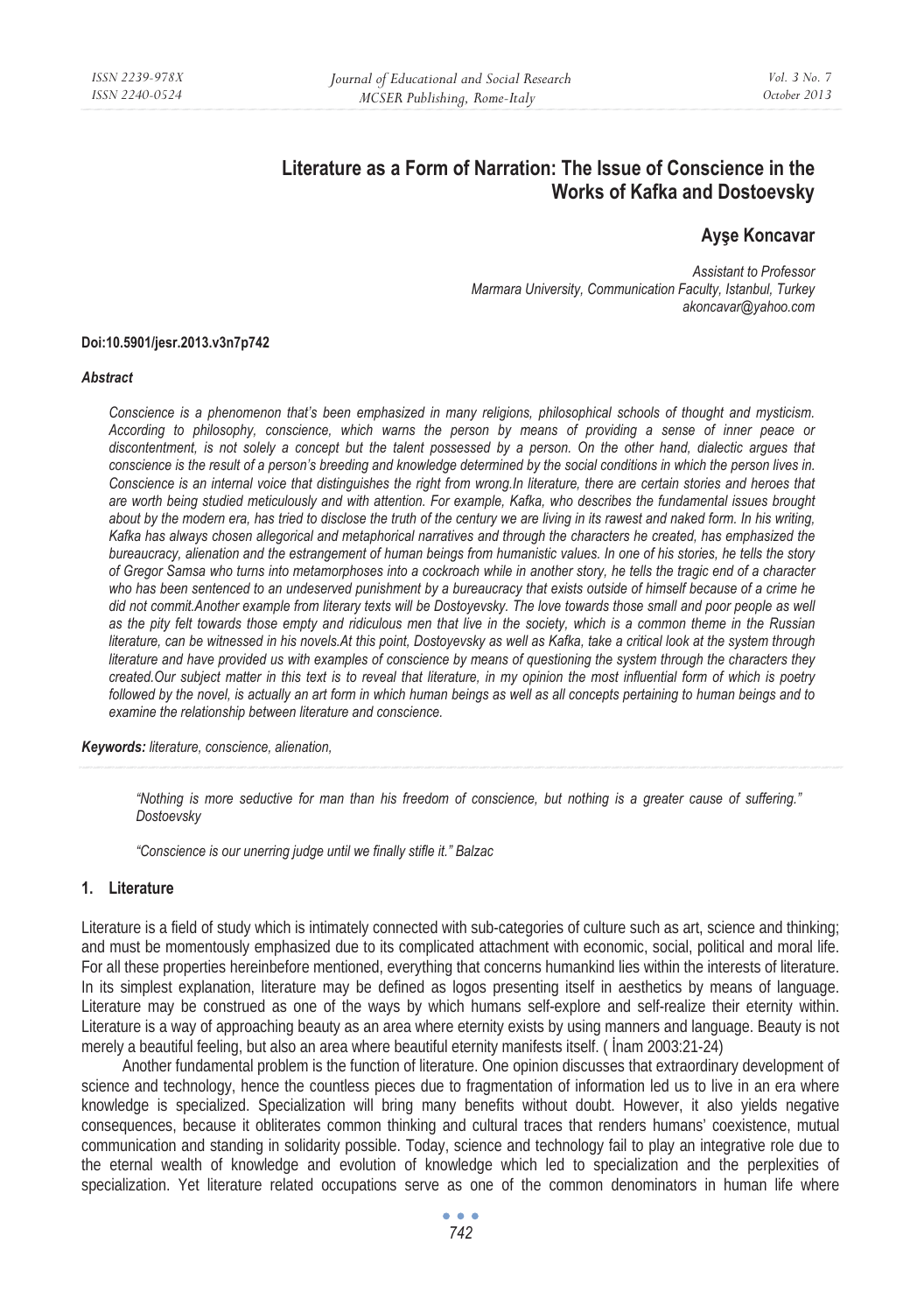| ISSN 2239-978X | Journal of Educational and Social Research | Vol. 3 No. 7 |
|----------------|--------------------------------------------|--------------|
| ISSN 2240-0524 | MCSER Publishing, Rome-Italy               | October 2013 |
|                |                                            |              |

individuals are able to know themselves and talk to each other despite of their purposes, geographical and cultural positions and personal situations in life. Literature has allowed individuals to overcome history within all aspects of their lives. As readers of Cervantes, Shakespeare, Dante, Tolstoy and Dostoevsky we get acquainted with each other while transcending time and space, and sense each other as the members of the same species. Nothing could teacher better than literature to see into the richness of humankind's heritage when facing ethnic and cultural differences, and observe the same as an indication of humans' multi-faceted creativity. Without doubt we enjoy ourselves tremendously while reading good works of literature. In the same breath we learn what we are and how we are in the secret cavities of our consciousness with our image in society and our jobs, dreams and nightmares within our human completeness and our humanly faults, and relationships that tie us to others. ( Llosa 2001 : 20)

In other words literature educates, trains, excites and pleases. It may impart good and bad feelings, arouse sexual desires. Literature may have and already had an impact on people on these areas.

### **2. Conscience**

In terms of the topic at hand, this article will endeavour to dwell upon the conscience as a way of feeling, originating from the etymology of the word conscience before looking into references of conscience in literature.

The word conscience etymologically originates from the Arabic language, and its initial use is known to date back to the thirteenth century. In its simple explanation, it is a character trait where one measures what he/she has done or will do based upon his/her own moral values about his/her intention and behaviours. The concept of the conscience is basically defined as a mental power and instinctual authority or generally a mental capacity that allows individuals and at times drives them to make judgments over a right-wrong and good-bad equilibrium over their own behaviour. Even in the light of this definition, opinions as to the nature and function of conscience differ. As regards to the history of philosophy, we find prominent thinkers who attach great significant to the subject of conscience, as well as thinkers who approach the subject with profound scepticism. Holding a vital place in philosophy history as well as in religious manuscripts, not the term "conscience" (consciencia), but the issue of conscience was conceptually found in the ancient Greek thinking and also found coverage in the thoughts of Roman thinkers and statesmen like Cicero and Marcus Aurelius. Those who emphasized the significance of conscience, beginning with Plato and Aristotle made so by putting conscience at the top of the list of factors that made life worth living. In all these discussions conscience is treated as the leading actor in steering and evaluating our lives that reserves space in human life in parallel to mind. This opinion gains stronger ground in post-Enlightenment European thinking. For instance Montaigne refers to leading a conscience-free life when mentioning "knowing how to be a human" and efforts to live decently: "one who knows how to be a human, successes a much more important thing than those who wrote books or won wars or conquered countries. All acts other than this are like an empty stage to dominate everything, feather one's nest and appropriate possessions. The best work of man is leading a decent and true life". As mentioned earlier, the term conscience is found in Western philosophy in the 13<sup>th</sup> century for the first time as a Latin origin word with a moral and informative aspect to its definition. According to Nisanyan's etymology dictionary based on Franciscus Meninski's "Thesaurus Linguarum Orientalium", the word penetrates into the Ottoman language only in the 17th century although it implies informative meanings such as understanding, finding and exploring.

We find that in European thinking, the term consciousness is born with its roots in the term conscience and the concepts of consciousness and conscience have gained semantic autonomy and have been used by Descartes along with other philosophers since the  $18<sup>th</sup>$  century to imply related but different meanings, in parallel with each other. In the modern sense, the term "conscience" also denotes a moral and normative association, while "consciousness" or the term "reason" as so often used similarly in this context refer to a concept concerning knowledge, science and reasoning free from moral association. It is possible to encounter examples recently where conscience and mind concepts are used in deep connection with each other yet with different meanings and used in a way that complement each other when expounding the condition of mankind. For instance, the first article of the Universal Declaration of Human Rights which has been written down after the 2<sup>nd</sup> World War and published in 1948 with the hope of containing universal observations and principles to appeal to the whole of mankind and contribute to world peace, stipulates, "*All persons are born free and equal. They have reason and conscience and should act towards one another in a friendly manner."* 

The main assumption is that mind and conscience are the two most basic mental capacities that arise from human nature, exist in all individuals and bear functions that are different but complete each other. On the other hand arguments which approach the term conscience with intense scepticism and objecting to the very definition of it seems to grow on from the beginning of the 19<sup>th</sup> century and came to a climax in the middle of the 20<sup>th</sup> century. The mood that led Max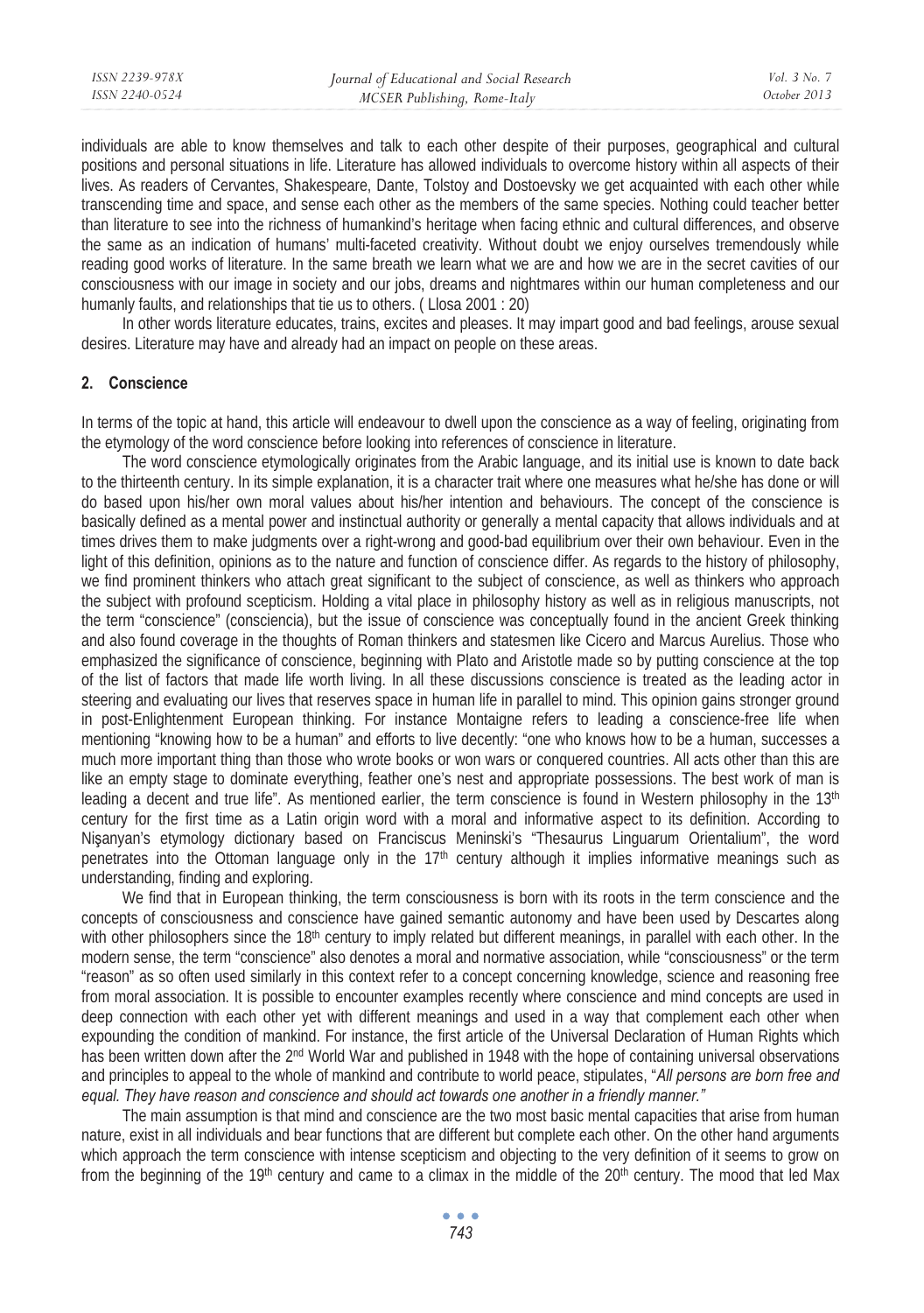| ISSN 2239-978X | Journal of Educational and Social Research | Vol. 3 No. 7 |
|----------------|--------------------------------------------|--------------|
| ISSN 2240-0524 | MCSER Publishing, Rome-Italy               | October 2013 |

Horkheimer, a Frankfurt School thinker, to write his eclipse of the reason book could also possibly indicate an eclipse of the conscience era for many other philosophers. (Güzeldere 2013:9)

In many religions, philosophical thinking and mysticism, conscience is considered of great significance. In philosophy, the conscience which stimulates the person by imbuing inner peace or inner discomfort is not a concept but an ability of the person. The metaphysic understanding in philosophy sets forth the existence of this gift from birth, whereas dialectic understanding argues that it is the product of etiquette and knowledge stipulated by social conditions of the man. And neo-spiritual approach believes that it is an ability which gradually manifests at only some extent of the spirit in proportion with the development of one's soul (humanity stage after animal stage). Conscience is an inner voice declaring the right and wrong to humans. It is a subjective consciousness that judges, assents to, calls to account, and accuses the person on his/her actions. (Koncavar 2013:195-196)

The main issue of this article is to handle how conscience is dealt with by two men of the literature world, master pens Kafka and Dostoevsky who produced cardinal works on the subject of conscience and their worlds. First, let's look into the world of Kafka.

## **3. Kafka**

Describing the fundamental issues of the modern era, in other words modern men or us in his stories and novels, Kafka has concentrated on exposing the most cruel and naked truth of the century we live in. While doing so, he chose an allegoric and metaphoric style narration and the tragic fates of its heroes can still be traced in any one of us, readers' minds with Gregor Samsa in one of his stories transformed into a cockroach due to the red-tape of the system, alienation and deviation from humanely values; and another protagonist in another story who is sentenced to a penalty he did not deserve for a crime he did not committed.

Often lifting the lid on blind alleys of Western society after the 20th century Industry Era, the fake family relations of the bourgeois class and the maddening functioning of bureaucracy, Kafka realized, and with his works dwelled upon, the dead ends of modernity that have emerged with the idea that literary, artistic, social organization in terms of culture and daily life have lost its currency in the traditional sense of the 19th century. (Koncavar 2013:201)

Kafka's world is the world of alienation, of persons divided into two parts. This world is also a world deprived of the awareness of the very same division, a world ready to fall asleep. Kafka's inner world is aware that it belongs to and has sunk into this alienation world, but also full of the desire to wake up those who are asleep.

Kafka's view of the world is limited with his class, and the horizon which ranges based on the constant dilemmas and concerns pertinent to this class. This makes it impossible for Kafka to find the underlying reasons of alienation. Hence Kafka's struggle with alienation could at best be described as "waving one's hand to shake off an image".

Today, alienation does not arise from mankind's weakness in the face of natural forces, but from its desperation in the presence of social powers disguised as an enemy. Any time all hell may break loose and may destroy all, along with all that he created, with his dreams and values. Daily life in the world of alienation is inseparable from this air of concern and doom waiting close by. This is what Kafka renders directly sensible, perceivable; the truth needs no interpretation. Kafka points at the necessity of another world, by reflecting the truth as it is, in other words by setting forth or by merely describing its impeccably functioning mechanism, the intrinsic threats, oppression and compression, the fear one spreads in his/her own heart and head, the sarcasm and rebellion.

Kafka deals with society's judicial mechanisms allegorically in his works. Approaching literature from a historical perspective, it is clear that the two most fundamental works related to judgment and crime, are Kafka's "Trial" and Dostoevsky's "Crime and Punishment". The essential difference between Kafka's protagonists and Dostoevsky's protagonists is that Dostoevsky's Raskolnikov gives an example where crime looks for penalty, whereas Kafka's protagonist Josef K gives an example where penalty looks for crime. (Kundera 1989:123) This comparison reflects Kafka's point of view toward society's organizations and bureaucratic functioning.

In his book Trial, Kafka narrates the story of Josef K who wakes up to a day when he suddenly gets imprisoned, suspects the whole event is a joke because he fails to learn what he is accused of, then grasps the seriousness of the situation. K does not bear any defence power whatsoever. As he does not know the accusations against him, he does not know how to defend himself. A gloomy, stressing mood is dominant in the entire book. (Koncavar 2013:216)

Especially with this work Kafka handles the issue of social conscience, because the interrogation of Josef K who is even deprived of the knowledge of his crime is an issue of social conscience. As a result Kafka wrote The Trial so that the humans in the future may not be judged before unknown judges on the pure account of being humans, and wrote Metamorphoses to demonstrate that the humiliation of a bug is absolutely and without any doubt beneath any human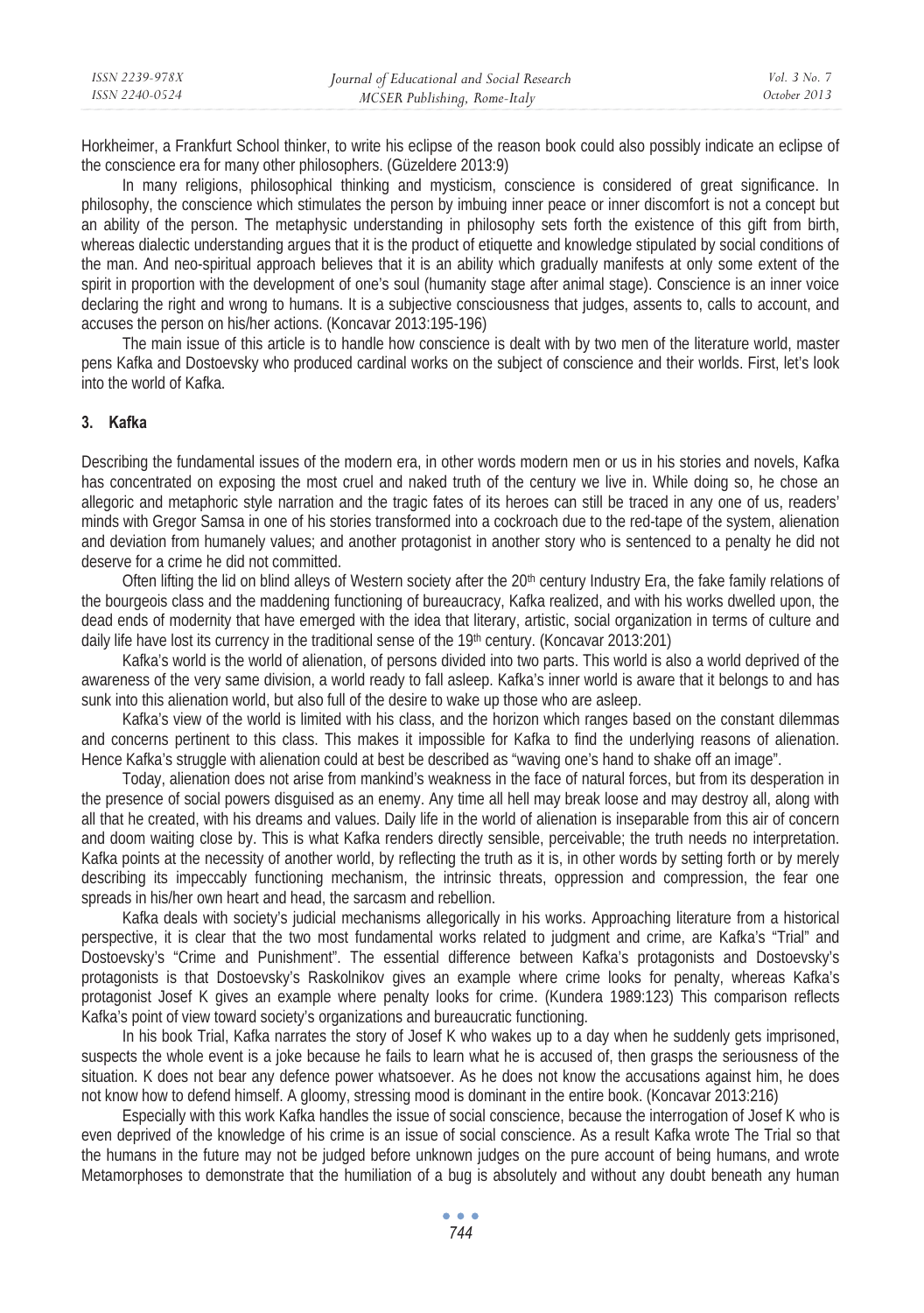being... This is so that people may not dwindle down and act as bugs in their relationships with other people. He penned The Trial so that his fellows can be their own masters, and build such systems that would free mankind of any castles. This is the way of Kafka. He has always construed his writings to be temporary, in other words hoped that one day his stories will not be experienced by other people... This is the sole truth about which once Fisher said that Kafkaism will pass but Kafka will remain.

## **4. Dostoevsky**

A thorough look into Dostoevsky's world, his biography may give us an understanding about his fictional characters. The author was born to a Moscovite Catholic family. His father was a medical doctor and her mother was an ill woman. Dostoevsky was an introvert child. He was sent to an engineering school in Petersburg. He learned his father's death by murder while he was a student and never spoke of his father again. He was involved in protests to overthrow the Russian Tsar and bring in the republican rule instead. Finally he got arrested and sentenced to death penalty. Tsar ordered that his conviction be changed to galley slavery. This period of his life had a huge impact on him and left deep traces in his soul. He had to write without break to earn his living.

The main highlight of this article will be to deal with the issue of conscience based on his novel *Crime and Punishment* and its unforgettable protagonist Raskolnikov.

The protagonist of Dostoevsky's master fiction is a young pupil named Raskolnikov who deeply loves his poor mother and sister. He decides to murder an elderly money-lender woman he knows who is speculated to have some rubles. A series of events strengthen his intentions. For instance, her sister who fails to find a way to pull herself out of poverty is ready to sacrifice her own life for her family and get married to a rich, but old and gruesome man; and Raskolnikov is determined to prevent this marriage. In the meantime he meets a drunkard, an old, small officer with a mellow daughter from his first marriage. This family has descended to the lowest imaginable level after being abandoned to their fate in a way only possible in big cities like St. Petersburg and Raskolnikov establishes a relationship with this family. As the novel progresses, he gradually sinks into a deep distress and notices acute and desperate poverty and trouble leading him to be overwhelmed by the thought of elderly money-lender's murder. He commits the crime but fails to find the money he hoped for; he is not even capable of discovering the money in such a rush. After spending a couple of days agonized with shame and regret and under the pressure of the new conditions that escalates his regret, he goes to the police and confesses that he murdered the old woman and her sister. (Tolstoy 1890, trans.Ozkan 2001: 279 )

Raskolnikov was not himself when he was murdering the old lady or her sister. He was not actually living the real life when murdering the old lady then her sister. To the contrary, he was moving like clockwork; doing something he never had the capacity of doing: He was igniting an explosive he had set off within himself long before that moment. An old woman was murdered, another one was standing beside him and the axe was at his hands. Raskolnikov's real life was not lived in the moment he met the sister of the old woman nor lived before the murder of the latter; so even before he entered that apartment with the murder in his mind, even before he grasped the axe, in fact even before he knitted the knot to hang the axe inside his coat: His life was realized also before contemplating on his sofa if he could polish off an old lady or any other person who seemed a pest or a malice according to someone's arbitrary decision. His real life took place while mulling over issues irrelevant with the old lady like whether he should live in Petersburg, whether he should accept the money sent by his mother. The decision as to whether he could murder the old lady was reached back at that time, in that bestial area of life far from reality. These conclusions were not settled while standing in front of the old lady with an axe in his hand, to the contrary, they were settled in the mere thinking process before he took action, when his consciousness only was active and hardly detectable shifts were conceived in his consciousness. This is why it is of great importance that in order for the emerging problem to be solved correctly the conscience must be clear as possible and it is for the very same reason that just a cigarette or a glass of beer complicates and hinders the solution of a problem; drowns out the voice of conscience and lets one decide according to the man's inferior beastly self and appeal, which is the exact thing what happened with Raskolnikov. ( Tolstoy 1890, trans.Ozkan 2001: 246-247)

The detective who runs the murder investigation judges from the start that Raskolnikov is guilty. However, as he also senses Raskolnikov's conscientious values, his curiosity to learn whether or not he is a menace to society overpowers him. Nevertheless, Raskolnikov is cleansed by confessing to his crime as a Bible Christian although the only evidence proving his guilt disappeared. Eventually regardless of the fact that he killed two women with an axe, committed the premeditated murder of one victim, and voluntary manslaughter of another, he is not sentenced to life time but eight years in prison due to various extenuating circumstances, his moral values, saving a kid in the past while risking his life, and similar cases.